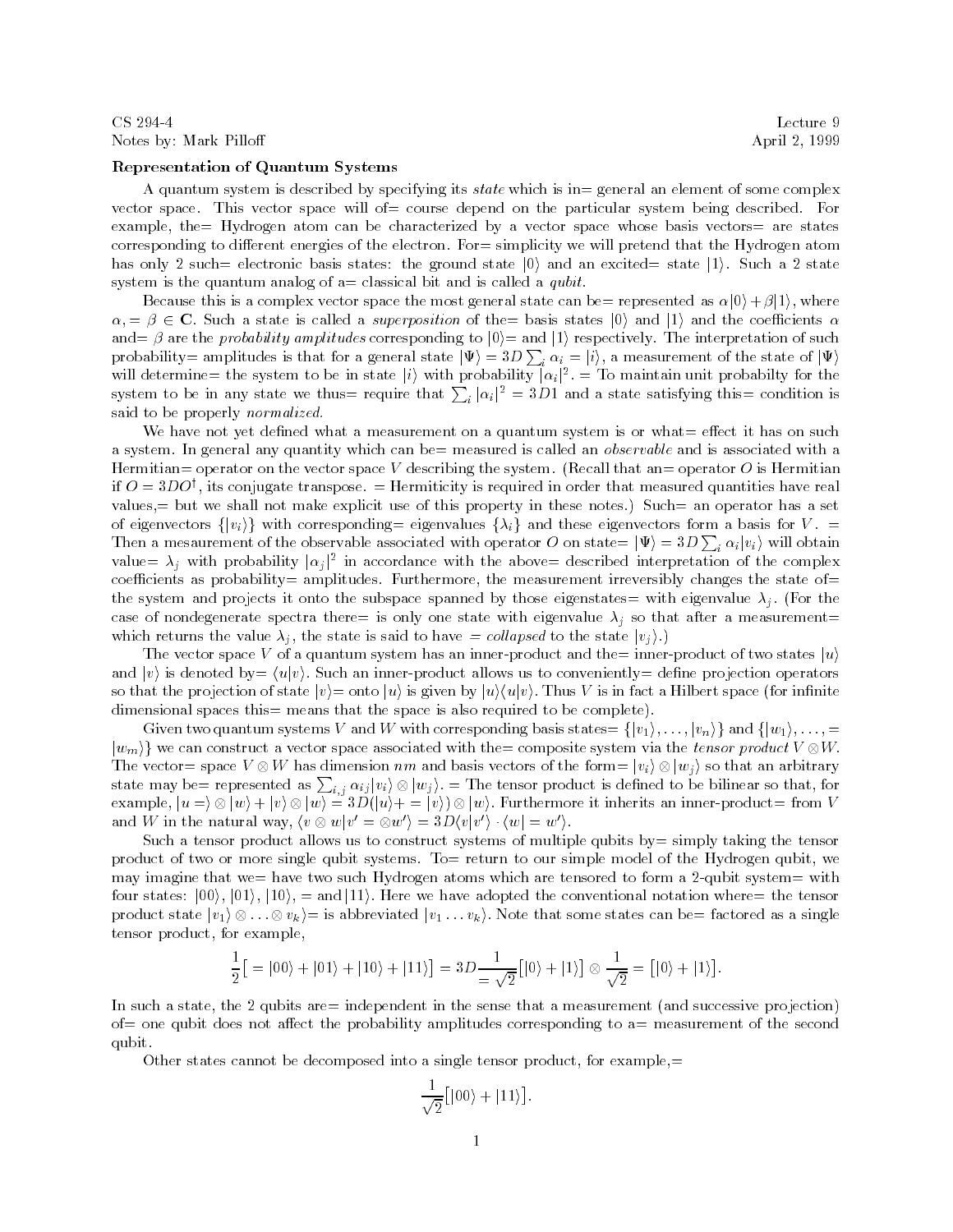This is an= example of one of the 4 EPR states (also known as Bell states) which have= the property of being maximally entangled. A measurement of the state of one of the 2 qubits uniquely and fully determines the outcome of  $a=$  measurement on the other qubit. To see this, suppose that a measurement of  $=$  the first qubit finds it to be in state  $|0\rangle$ . Then the resulting = state of the system must be equal to the projection of the initial state= onto the subspace with first qubit equal to  $|0\rangle$ . Obviously this= means that the new state is  $|00\rangle$  and thus any successive measurement of the state of either qubit will always find it to be in state  $|0\rangle$ .

Note that this outcome is consistent with our earlier description that the  $=$  effect of a measurement (with an associated Hermitian operator= corresponding to the observable being measured) is to project onto the= subspace spanned by the eigenstates of this operator with eigenvalue equal= to the measurement result. Specifically, let us denote by  $O_i$  the operator whose eigenstates  $|0\rangle$  and  $|1\rangle$  describe the state of the i<sup>'n</sup> qubit. Then a measurement of the first qubit is associated= with the operator  $O_1\otimes \mathbf{1}_2$  where  $\mathbf{1}_2$  is the identity= operator on the second qubit. Note that the eigenstates of this operator= come in degenerate pairs,  $\{|00\rangle, |01\rangle\}$  with eigenvalue  $\lambda_0$ , and  $\{|10\rangle, |11\rangle\}$  with eigenvalue  $\lambda_1$ . Thus if we measure the first qubit to be in state  $|0\rangle$  (that is, the result of the measurement is  $\lambda_0$ ) we must= project onto the first of these two subspaces, and if we measure the first= qubit to be in state  $|1\rangle$  we must project onto the second= subspace.

Such entangled states provoke an interesting paradox named the EPR paradox= for its inventors, Einstein, Podolsky, and Rosen. Suppose that some= experiment produces two particles which are in an entangled state such as the EPR state shown above. (In practice, these entangled states are readily produced. For example, the states  $|0\rangle$  and  $|1\rangle$  may= correspond to different directions of angular momentum. Then the  $EPR =$  states occur naturally as a result of conservation of this angular= momentum.) The seeming paradox in such an experiment is that the two= particles can travel a great distance in opposite directions, each existing as an entangled component of the overall state, but as soon as  $a=$  measurement is made on particle 1, the state of particle 2 becomes known= instantly. According to the cherished theory of relativity, no information= can propagate faster than the speed of light and yet particle 2 seems to= instantly know that particle 1 has been measured (and even the result of  $=$  that measurement).

The resolution of this paradox (at least with respect to the theory of= relativity) is that such an effect does not allow the exchange of any= imformation. If two observers are far apart and each receives one particle= of an EPR pair, then observer 1 may choose whether or not to measure the= state of his particle, but there is no measurement which observer 2 can= perform that will give her any information about what observer 1 has done.  $\equiv$  In particular, observer 2 will still measure a seemingly random= distribution of values for the state of her particle and it is not until= she compares her data with observer 1 that they will be able to see the= correlations between their measurements. Thus unless the two observers= compare their data via standard, slower-than-light communication, they= cannot exchange any information at all.

Of course such a paradox would not arise in the first place if we could  $=$  dispense with the idea that the most complete description of a state is  $=$  probabilisitic in nature. Perhaps the two particles are created in either= the pure state  $|00\rangle$  or the pure state  $|11\rangle$ , each with= probability 1/2, but we simply don't have enough knowledge about our= experiment to distinguish between these two. In other words, the system is= in a definite state but our incomplete control over the experiment only= allows us to give a probability distribution for the actual state.

This issue was addressed by Bell in 1964 who showed that there is an experimentally testable phenomenon which allows one to distinquish the two= cases where,  $(1)$  the true state of the system is a superposition (as in the= EPR states) and=20each particle's state is only determined after a= measurement of either particle, or  $(2)$  the true state of the system is  $a=$  pure, unentangled eigenstate and each particle's state is completely= determined at creation. Tests based on Bell's idea have consistently shown= that case (1) is the proper description of reality, hence outlawing the notion that each particle has its own local variables  $entanglement = is a fundamental feature of quantum mechanics.$ 

Finally, we note the following very important distinction between qubits and= classical bits. Consider a pair of classical systems V and  $W=$  characterized by m and n bits respectively. Then the composite system=  $V \oplus W$  has dimension  $n + m$  and its state is specified by giving the state of the  $n + m$  total bits in the system. In other words, storage= capacity in classical bit systems is additive.

On the other hand, given equivalent quantum systems V and W combined to form the composite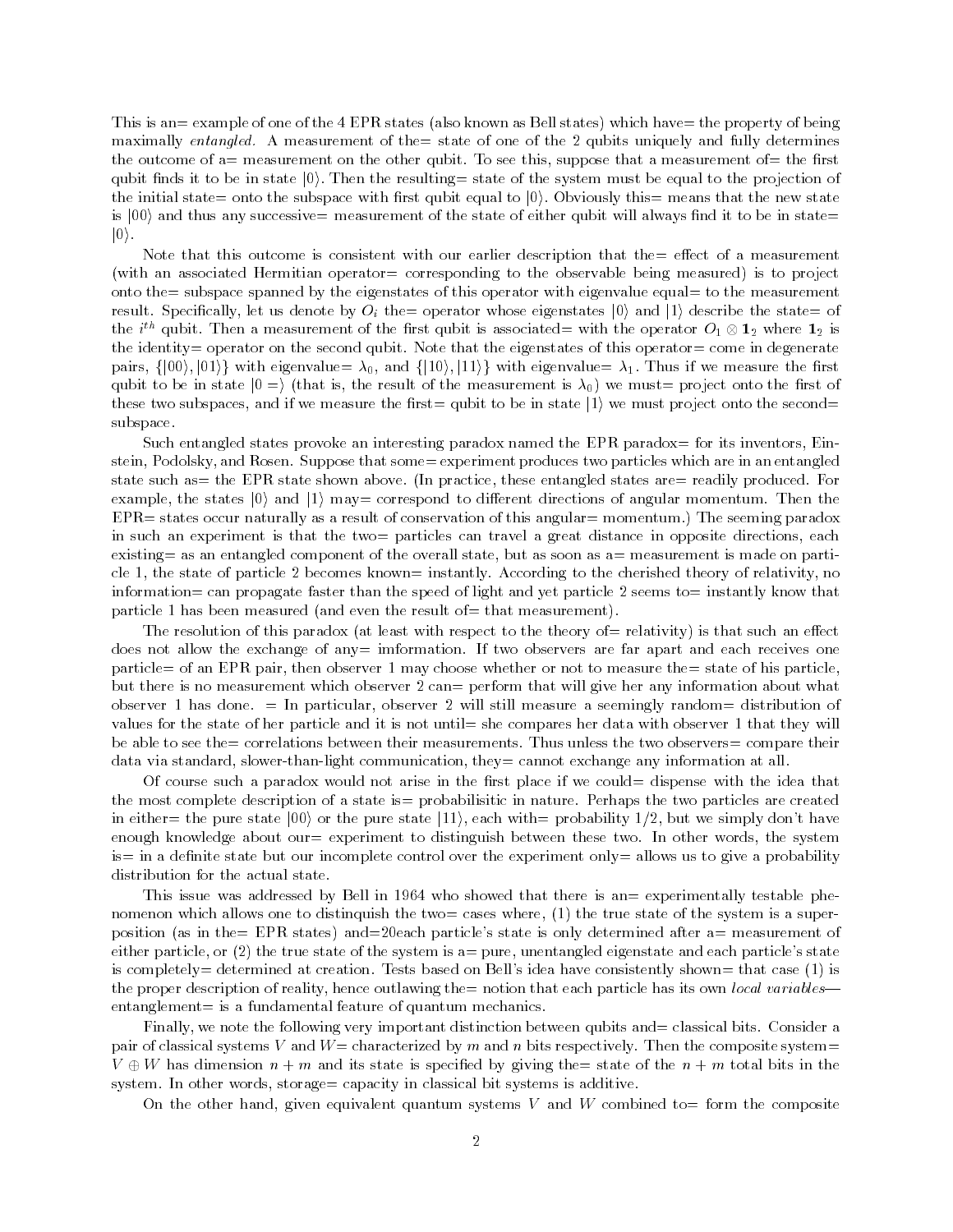space  $V\otimes W$ , this new system has dimension  $n=m$ . Thus, for example, the state of n qubits is a unit vector in= the space  $\bf C$ 2  $\otimes$  C2  $\otimes$   $\cdots$   $\otimes$   $\bf C$ 2  $=$  (n times) which has dimension  $2^n$ . Because quantum systems allow for= the existence of *correlated*, entangled states where the state of one particle is dependent upon the state of the others, storage capacity in  $a=$  set of qubits is multiplicative. Wouldn't it be nice if two 16Mb SIMMs= provided 256,000Gb of storage?

## Operations on Quantum Systems

Before we can discuss quantum computation or quantum algorithms, we must= specify what operations can be performed on a quantum system. Recall that  $=$  a system is associated with a Hilbert space H and a state of this system = corresponds to a unit vector  $|v\rangle \in H$ . Frequently it will be= useful to resort to a matrix representation of this space so that, for example, the state  $\alpha|0\rangle + \beta|1\rangle$  corresponds to the vector 

 $\begin{pmatrix} \alpha \\ \beta \end{pmatrix}$ . Similarly, an operator on this space= is represented by a 2x2 matrix.

In order to maintain unit total probability, an operator on  $H$  must= preserve inner-products and thus be unitary (recall that an operator  $O$  is= unitary if  $O^+ \equiv$   $\delta D O^{-+}$ ). We will therefore require that all= operators representing the evolution of states in H be unitary. A= general unitary operator on  $\mathbb{C}^{2^n}$  has the form  $U=3DU_1=\otimes\cdots\otimes U_n$  (or a linear combination of such terms) where= each  $U_i$  is a unitary operator on a single qubit space. Furthermore, in= order to work with operations that are physically realizable, we will= restrict our attention to those operators U where all but a small= (constant) number of the  $U_i$  operators are the identity operator  $= 1_i$ .

How do we obtain the matrix representation of an inner product of operators?= Consider a two qubit system  $\mathbf{C}^2\otimes\mathbf{C}^2$  and the unitary= operator  $U_1\otimes U_2$  where  $U_1$  is a rotation parametrized by angle=  $\theta$ ,

$$
U_1 = 3D \begin{pmatrix} \cos \theta & \sin \theta \\ -\sin \theta = & \cos \theta \end{pmatrix},
$$

and  $U_2$  is a simple reflection,

$$
U_2 = 3D \begin{pmatrix} 0 & = & 1 \\ 1 & 0 \end{pmatrix}.
$$

Then  $U_1\otimes U_2$  is a 4x4 matrix of the form

$$
U_1 \otimes U_2 = 3D \begin{bmatrix} 00 \\ 01 \\ 10 \end{bmatrix} \begin{pmatrix} 0 & 0 & 0 \\ 0 & \cos \theta & 0 \\ \cos \theta & 0 & \sin \theta & 0 \\ 0 & -\sin \theta & 0 & \cos \theta \\ 11 & -\sin \theta & 0 & \cos \theta & 0 \end{pmatrix}
$$

obtained by multiplying each *element* of  $U_1$  by the entire matrix=  $U_2$ . Since the form of this matrix depends on the basis chosen, in= particular, on the order in which we list the two-qubit states, we have= also explicitly indicated the basis states in the matrix representation= above. Finally, note that the outer-product  $|i\rangle\langle i|$ is in= fact an operator on H whose value on the state  $|v\rangle$  is given by=  $|i\rangle\langle j|v\rangle$ . This allows us to view the= matrix-representation of the above operator as a linear combination of  $16=$  such outer products, each weighted by the appropriate matrix entry.

In general a computation will be described by a succession of unitary= operators,  $U_{QC} = 3DU_1U_2...U_T$ where each  $U_J$  denotes a= unitary operator on the entire space of qubits. However, as noted above,= we will impose the practical constraint that each  $U_J$  is nontrivial on at= most two qubits. Thus each  $U_J$  can be thought of as an elementary  $=$  quantum gate.

It is a fact that an arbitrary unitary transformation can be=  $\epsilon$ -approximated by poly(d) many such UJ operators in time=  $\text{poly}(d, \log \frac{1}{\epsilon})$  where d is the dimension of the= n-qubit Hilbert space. But since  $a = 3D2^+$  is exponential in the= number of qubits, we are really interested in those transformations which= can be realized in  $poly(log d) = 3D poly(n)$  operations.

The first such transformation computable in poly(log d) operations is a= relabelling (or permutation) of the basis vectors. This can in fact be= done efficiently by classical computation and therefore by quantum= computation as well since Bennett has shown that  $P = 3D$  reversible-P.